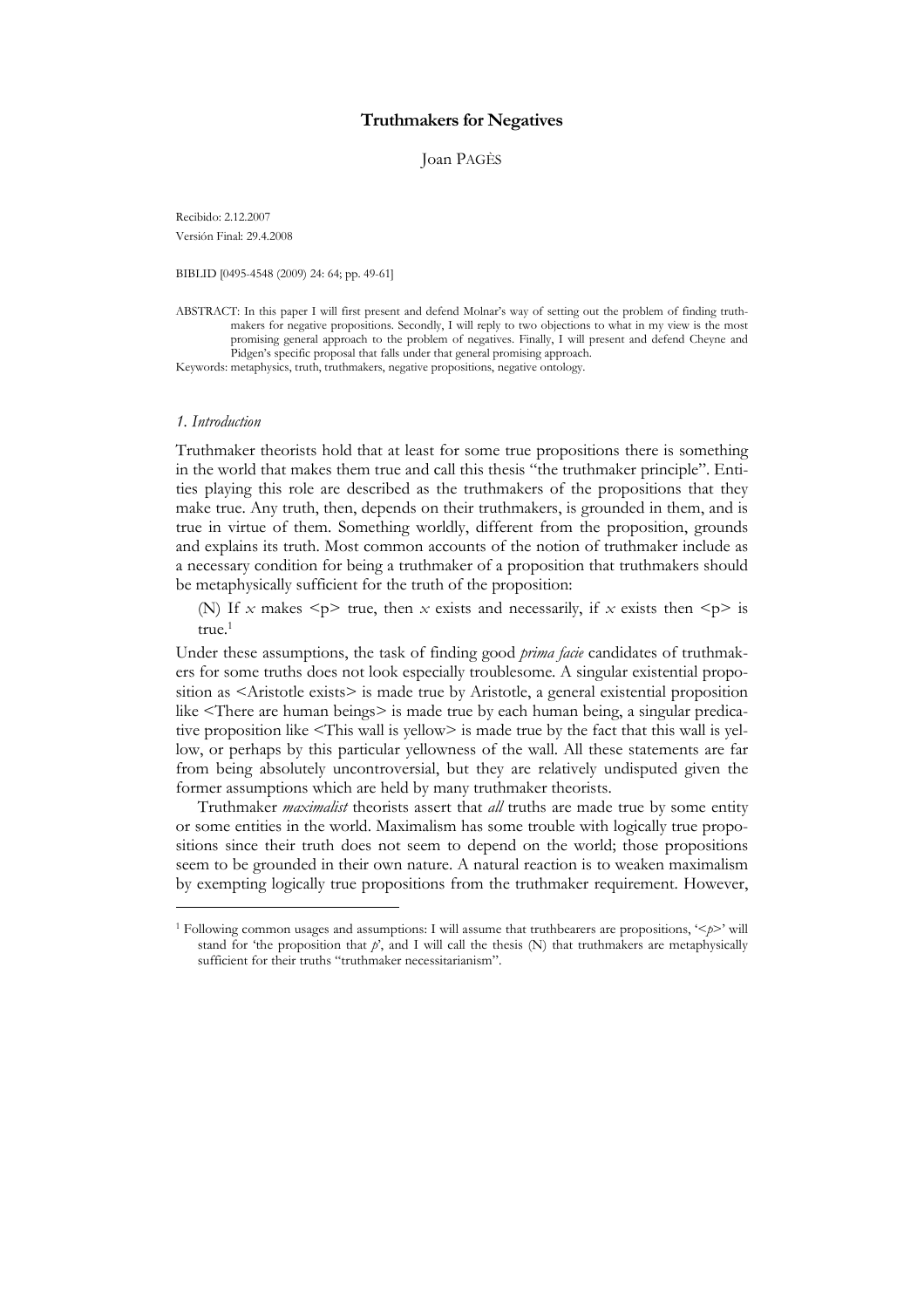there are other kinds of propositions whose truth clearly seems to depend on the world that put truthmaker theorists in trouble when they try to provide truthmakers for them. Among them, negative (contingently) true propositions of the following forms:<sup>2</sup>

- (1) Negative predicative propositions:  $\leq a$  is not F>
- (2) Negative general existential propositions: <There are no Fs>
- (3) Negative partially general existential propositions:  $\leq$  There are no Fs in  $r$ >

Consider a proposition of type (2): <There are no white ravens>. What could be a plausible truthmaker for this proposition? Things seem to be more difficult now than they were with the former paradigmatic cases. Is the sum of all actual (black) ravens the truthmaker for <There are no white ravens>? It does not seem so. It does not satisfy truthmaker necessitarianism, since it seems that the sum can coexist with a white raven. Is it the whole world? It does not seem so, either. The whole world could have included an extra white raven. Is it then the absence of white ravens that is the truthmaker of <There are no white ravens>? Well, what could such a thing be?

 It should also be noted that finding truthmakers for propositions of type (4) and (5) will not be an easy task, given the logical relations holding between propositions of type  $(2)$  and  $(4)$ , and type  $(3)$  and  $(5)$ :

- (4) Universal propositions: <All Fs are Gs>
- (5) Partially universal propositions: <All Fs in r are G>.
- 2. Molnar's tetrad

In this section I will present Molnar's way of stating the problem of negative propositions and will show that two recent objections to it are not convincing. Molnar explains the problem of truthmakers for negatives by pointing out that the following statements do not look compatible:

- (i) The world is everything that exists.
- (ii) Everything that exists is positive.
- (iii) Some negative claims about the world are true.
- (iv) Every true claim about the world is made true by something that exists (Molnar 2000, 72)

Molnar holds that (i)-(iv) jointly imply that:

(v) Negative truths are made true by positive existing entities.<sup>3</sup>

The entailed statement is not, according to Molnar, strictly a contradiction. Still, there is a tension, since "the quartet may not be co-tenable" (Molnar 2000, p. 72). As (i)-(iv) are individually plausible, the challenge for the truthmaker theorist will be either to explain how *negative* propositions can be made true by *positive* entities, or to reject one

-

<sup>&</sup>lt;sup>2</sup> Other controversial truths are true disjunctions and conjunctions. I won't discuss them here, but see: Rodriguez-Pereyra (2006), Read (2000) and Lopez de Sa (ms.)

 $3$  I think that (i) is redundant. It seems clear that (ii)-(iv) suffice to entail (v). It *would* play a role if (iv) were replaced by (iv') Every true claim about the world is made true by something in the world.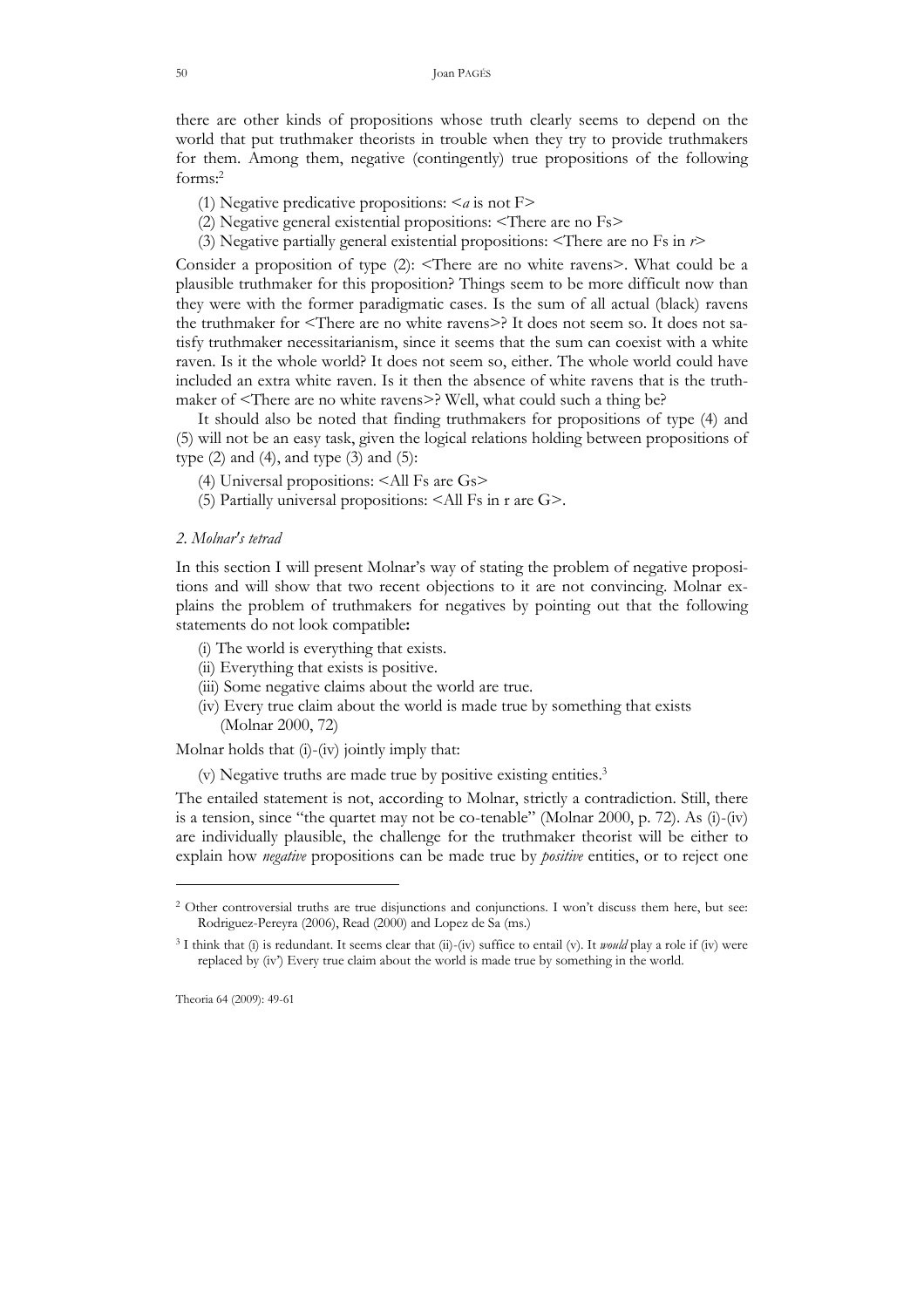of (i)-(iv) and to provide a justification of how such a prima facie plausible statement can be rejected.

 Cameron and Parsons dismiss Molnar's strategy based on the tetrad (i)-(iv) as a good approach to the problem of negatives on similar grounds (Cameron, ms.; Parsons, 2006.) They both agree that (ii) is too far from being clear, since we have no good understanding of what a *positive* entity is.

 Parsons argues that whatever 'positive' means in (ii), it cannot have the same kind of meaning as 'negative' has in (iii), since in the latter case the term is applied in virtue of the representational properties of the proposition, but there are no such representational properties in the former case. Thus, he says: "there is, prima facie, an equivocation in any attempt to make (i) through (iv) into an inconsistent tetrad." (Parsons 2006, p. 592) Alternatively, it can be said that the entailed statement (v) is not inconsistent since the occurrences of 'negative' and 'positive' in it are equivocal.

 This is true, but misses the point. I don't think that Molnar is trying to show that there is a real inconsistency in the tetrad. The point is rather that, apparently, (iii) and (iv) jointly lead us to posit negative entities as truthmakers, and this seems to conflict with the apparently sensible metaphysical thesis (ii). Let us assume that (iii) is true. What, then, can make true <There are no unicorns> or <This rose is not red>? "The absence of unicorns and the lack of redness in this rose" is a natural but dubious answer since, by (iv), absences and lacks should be then existing entities. But these are paradigmatic negative entities, against (ii). Molnar does not offer a full account of the notion of positive entity, but it is surely intended to exclude absences and lacks from its domain. There is strictly no contradiction here, since we are not led to conclude that (ii) is false through an argument that relies on an analysis of the concept of positive entity. However, it is shown that there is still a tension, since the entities which are apparently required by (iii)-(iv) are paradigmatic instances of non-positive entities.

 Arguing for a similar conclusion against Molnar's strategy, Cameron argues that clear applications of 'positive' can only be found in the domain of representations, by appealing to the way they represent. 'Positive' can be applied also to nonrepresentational entities but only in a derivative sense (Cameron, manuscript: 3.)  $\leq$ There is a donkey $\geq$  is positive because it represents something to be the case.  $\leq$ There is not a talking donkey> is negative because it represents something *not* to be the case. A representation is positive if it represents something to be the case, or negative if it represents something not to be the case. A non-representational entity is negative if it corresponds to a negative proposition, or positive otherwise. Given these assumptions, Cameron objects that (ii) would amount to saying that nothing corresponds to a negative proposition, but this would entail that negative propositions have no truthmakers. Thus, (ii) would be useless in Molnar's argument based on (i)-(iv), which is intended to show the dubious commitments of the thesis that negatives have truthmakers.

 Although, on my view, positing negative entities is to fall into the representational fallacy of ascribing to the world features of our representations of it, I think that there is no need to appeal to representational features to make the concept of negative entity intelligible. We have indeed concepts that putatively refer to negative entities, like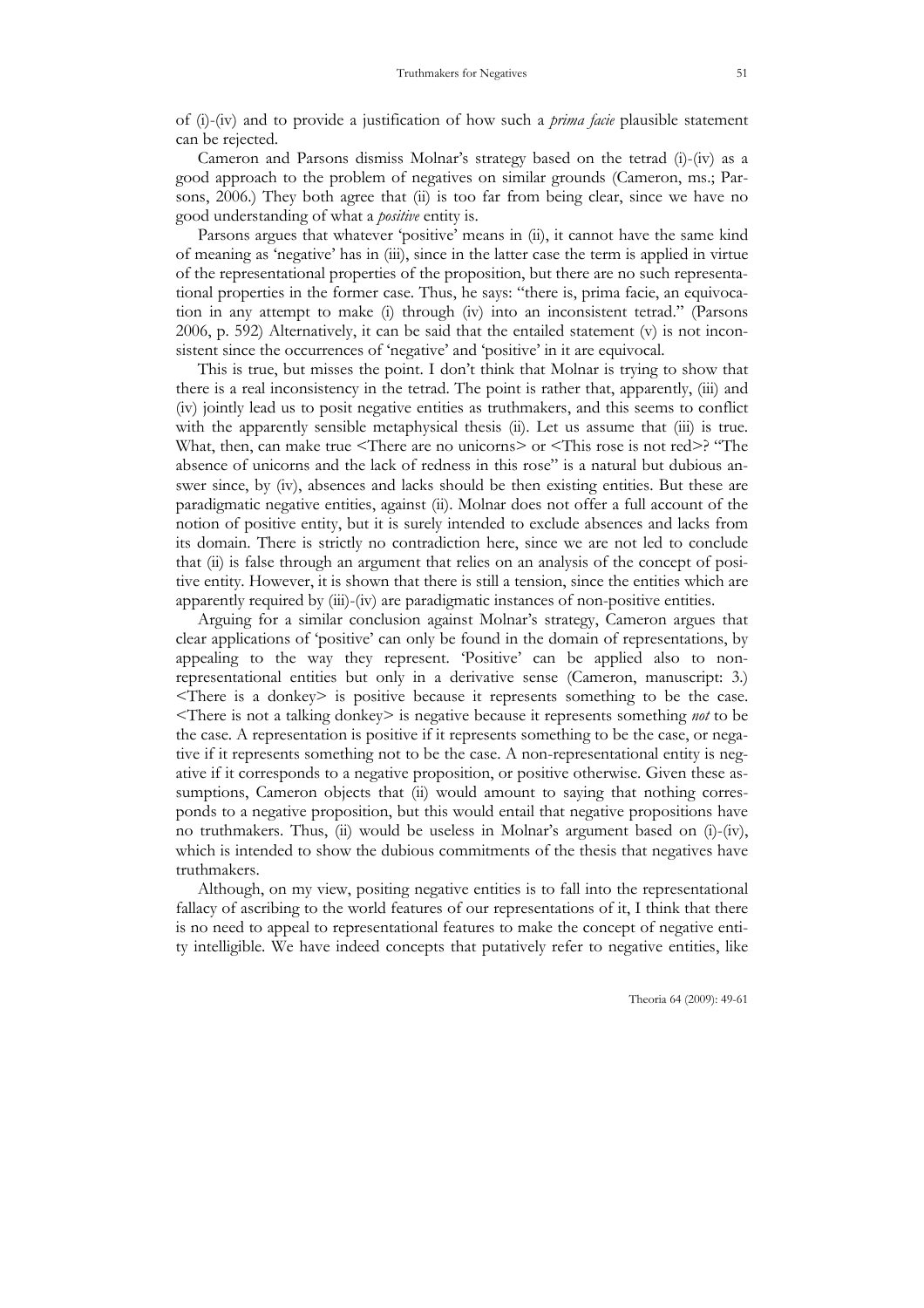absence, lack, omission, or void. I will now advance a non-representational characterization of negative entities which I think is plausible. My aim is to suggest a defensible criterium for negativeness which can be employed to vindicate the argument that shows that there is a tension in (ii)-(iv).

 Negative entities, if located, have a common negative causal feature. They don't satisfy the disjunctive causal condition for positiveness in (C):

(C) A concrete entity is positive if and only if (a) is causally operative or (b) is a mereological aggregate of causally operative entities.

Paradigmatically concrete entities are positive typically because they are both causally operative and a mereological aggregate of causally operative entities. However, an entity can be positive but not causally operative just because it is too big to interact with another, totally different entity. Take the whole world, the mereological aggregate of all (positive) events or states of affairs. There is no entity outside the world that can be caused by the world. Still, I think it is plausible to hold that an aggregate of positive entities is a positive entity.<sup>4</sup> Thus, the world, being an aggregate of positive entities, is also a positive entity according to (C).

 I hold that absences, lacks, voids and omissions are negative because there are good reasons to think that they do not satisfy neither (a) nor (b) in (C). First, note that if omissions are not causally operative, then their mereological parts are not causally operative. The reason is that mereological parts of omissions are also omissions. The same holds for lacks, voids and absences. Thus, if typical negative entities do not satisfy (a), then they do not satisfy (b) either. Second, although there may be a prima facie motivation to posit negative entities to account for the truth of omission and prevention causal statements, there is no need to posit negative entities in the metaphysics of causation to account for those truths.<sup>5</sup> Besides, the severe difficulties that plague the wide variety of theories of causation when they attempt to follow the prima facie motivation constitute an additional reason to avoid it.<sup>6</sup>

### 3. Paving the way for exclusión accounts

How should we react to Molnar's argument? I think we should bite the bullet, accept (v), and then try to show how positive entities can make negative propositions true. What Molnar calls "exclusion accounts" take this line and I will argue that they are a satisfactory approach to the problem of negatives. I will develop this argument in two

Theoria 64 (2009): 49-61

<sup>4</sup> Besides, aggregates of negative entities are negative as well. Aggregates of lacks are lacks, aggregates of omissions are omissions, aggregates of absences are absences, and aggregates of voids are voids.

<sup>5</sup> See, for instance, Dowe (2000, pp. 129-145) and Beebee (2004).

<sup>6</sup> The latter point is especially clear in physical accounts of causation. In tranference theories of causation, flow of energy or momentum from one object to another is required for causation. However, there is simply no such transference involved in preventions and omissions. In Dowe's Conserved Quantity Theory, causes and effects must be linked by a set of causal processes and interactions. But there isn't such a set of causal processes that links omissions to their purported effects or prevented effects to their preventive causes. For more on this point and also on how negative entities are problematic for very different accounts of causation, see Dowe (2000, pp. 123-129).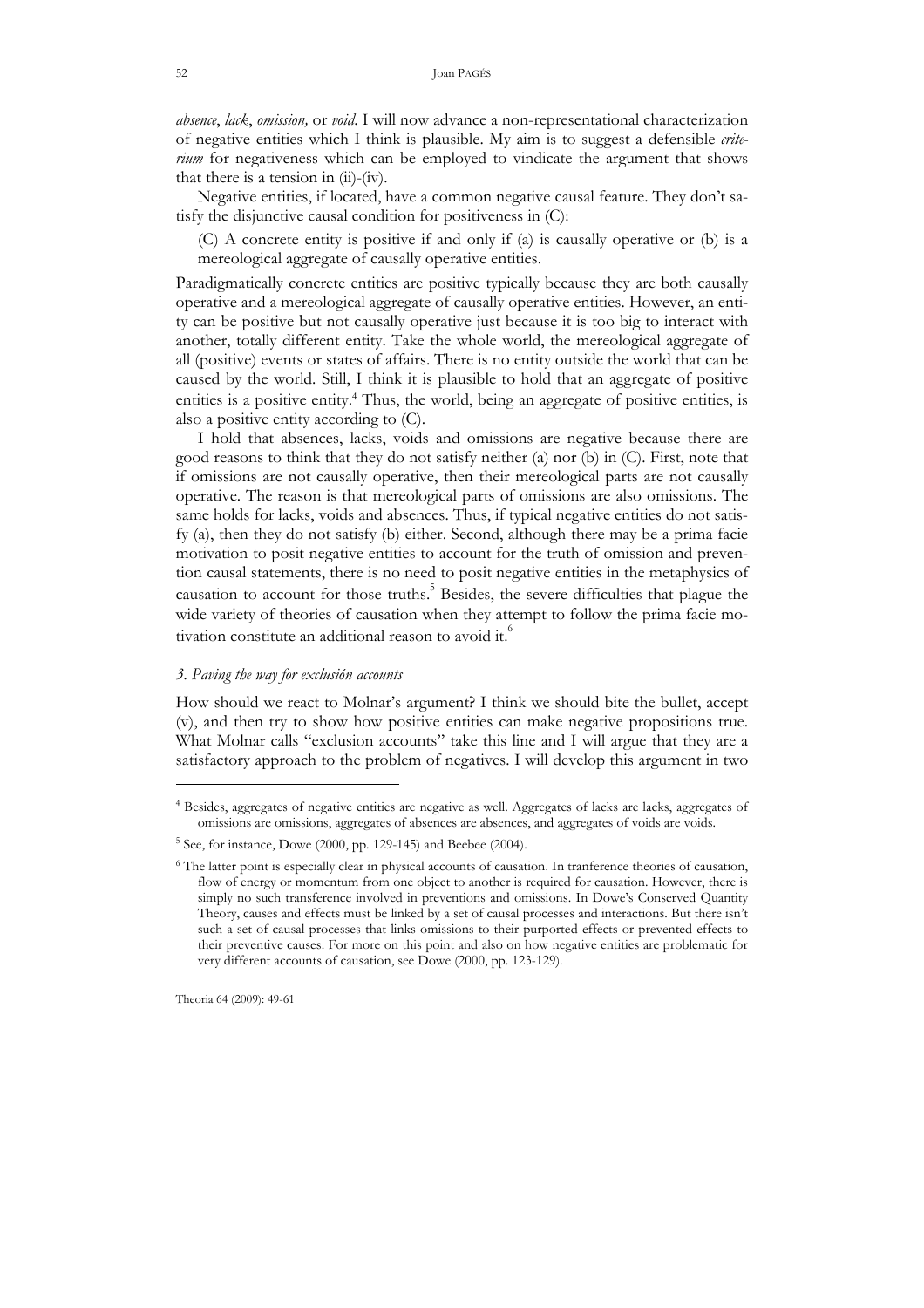steps. First, I will answer in the rest of this section two standing general objections in the literature against exclusion accounts. In the last section, I will show how some particular exclusion account deals fairly well with the problem of negatives.

 Exclusion accounts bite the bullet of Molnar's argument and accept (v). Positive truthmakers for negatives can be provided; no appeal to negative facts is needed to ground negatives. In this section I will discuss Molnar's objections to this approach. Molnar describes the exclusion strategy as follows:

 The simplest theory of truthmakers for negative statements would say that for any negative statement stating that a does not have the property  $F$  (or that there are no Fs), there is a positive state of affairs which excludes  $a$ 's being F (or excludes the existence of Fs) (Molnar 2000, p. 73).

In terms of propositions, this can be stated as follows:

(I)

(i) If  $\leq a$  is not F is true then there is a (positive) x such that x excludes a's being F

(ii) If  $\leq$ There are no Fs  $>$  is true then there is a (positive) x such that x excludes the existence of Fs.

What notion of *exclusion* is at stake here? Molnar says: "I use 'excludes' here in the sense that one particular,  $A$ , excludes another,  $B$ , if  $A$  and  $B$  cannot co-exist of strict necessity." (Molnar 2000, p. 73). Following Molnar's analysis of the exclusion relation, let's consider (E):

(E) x excludes y iff necessarily, if x exists then y does not exist.

From (I) and (E), it follows:

 $(IE)$ 

(i) If  $\leq a$  is not F $>$  is true then there is a (positive) x such that necessarily, if x exists then a is not F.

(ii) If  $\leq$ There are no F<sub>s</sub>  $>$  is true then there is a (positive) x such that necessarily, if  $x$  exists then there are no Fs.

Now, I will present and reject two general objections against (IE) raised by Molnar.

### Objection 1

Molnar's first objection is an adaptation of Russell and Grossmann's criticism of the attempts to explain negative truths by reference to their incompatibility with positive truths:

We can only explain the truth of  $\neg q$  by reference to the truth of p if p is incompatible with  $\neg q$ . For the explanation to work,  $\beta$  is incompatible with  $q'$  must be true. But this is a negative statement. Ex-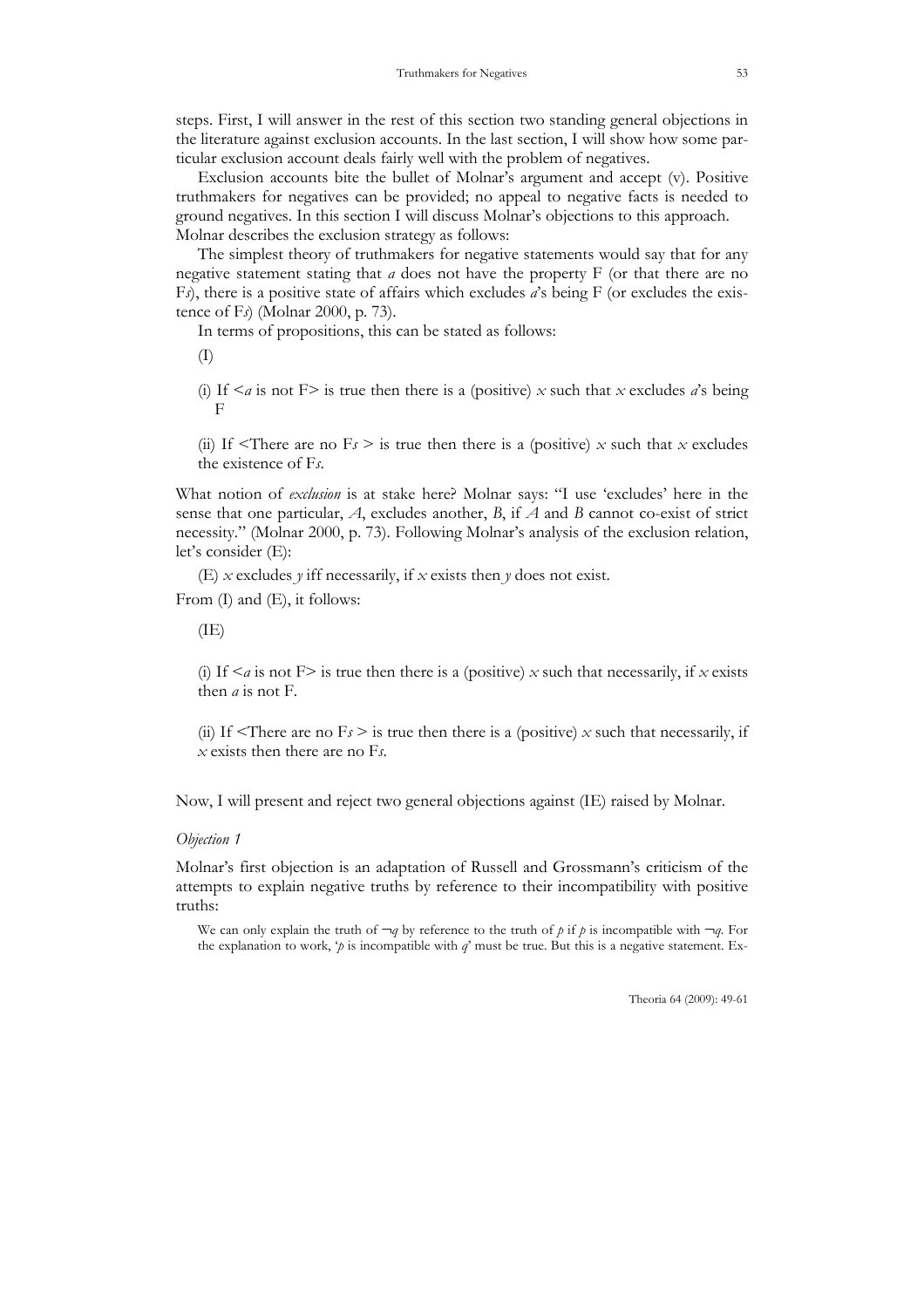#### Joan PAGÉS

planations of negative truths by incompatibility cannot succeed as reductive explanations because such explanations themselves rely on a negative statement. Grossmann's argument can be readily translated into the language of this paper, because Exclusion is what sentential incompatibility becomes when we make a semantic descent. (I'll not make the translation here.) (Molnar 2000, p. 74)<sup>7</sup>

Let us consider:

(I<sup>\*</sup>)  $\langle \neg q \rangle$  is true iff there is a (positive) proposition  $\langle p \rangle$  such that  $\langle p \rangle$  is true and  $\leq p$  is incompatible with  $\leq q$ 

 As I understand Grossmann's objection, it runs as follows. (I\*) does not work as a reductive explanation of the truth of negative propositions, since a negative proposition ( $\leq p$  is incompatible with  $q$ ) is involved in the *explanans*. Understanding the truth-conditions of any negative proposition  $\langle \neg q \rangle$  would presuppose understanding the truth-conditions of the corresponding negative proposition stating incompatibility ( $\leq p$  is incompatible with  $q$ ) used in the *explanans*. This is fine.

 If we make the translation omitted by Molnar to obtain an argument against (I), we have that explanations like (I), that appeal to exclusion, cannot succeed as reductive explanations of the truth of a negative proposition because they rely on a negative proposition ( $\lt x$  excludes  $y$ ), which, according to (E), is equivalent to  $\lt$ necessarily, if  $x$  exists then  $y$  does not exist>). This is also fine.

 However, this argument that results from translation into the language of truthmakers doesn't work as an objection against the truthmaker exclusion account of negative propositions given in  $(I)$ . For,  $(I)$  need (and should) not be understood as a *reduc*tive explanation of the truth of negative propositions, but as a thesis stating necessary conditions for a negative proposition to be true that reveals the ontological (positive) ground of the truth of the proposition. (I) holds that negative facts are not needed as an ontological ground of negative truths. Truthmakers are the ontological ground of negative truths and they are positive entities. Thus, negative truths are grounded on positive entities only.<sup>8</sup>

 Still, it could be objected that (I) does not avoid negative facts altogether. Exclusion is a negative fact; strictly speaking, exclusion is a modal fact that involves a negative fact. It is true that (I) does not posit negative entities as truthmakers. Nothing establishes that  $x$  must be negative. However, the condition for being a truthmaker involves a negative proposition (the proposition whose truth is at issue, precisely) and this seems bad enough. Negative propositions are still required to specify what it is to be a (positive) truthmaker for a negative proposition.

 But this won't do either. Given that (IE) can be considered as a kind of instance of (T), an argument analogous to Objection (1) could be raised against truthmaking

-

54

<sup>7</sup> See also Armstrong 2004, pp. 60-61.

<sup>&</sup>lt;sup>8</sup> It should be remarked also that even a biconditional version of (I), stating necessary and sufficient conditions, need not be understood as a reductive analysis of the truth for negatives. Note that if we leave aside reference to the positive, (IE) displays instances of the usual truthmaking necessitarian account of truth: (I) If  $\langle p \rangle$  is true then there is an x such that necessarily, if x exists then p. For the usual purposes of truthmaking theory,  $(T^*)$  would be no worst that  $(T)$ :  $(T^*)$  If  $\leq p$  is true then there is an x such that necessarily, if x exists then  $\leq p \geq$  is true.In effect, (T\*) cannot be intended as an attempt to reductively explain the truth of the proposition. See Lowe (2006).

Theoria 64 (2009): 49-61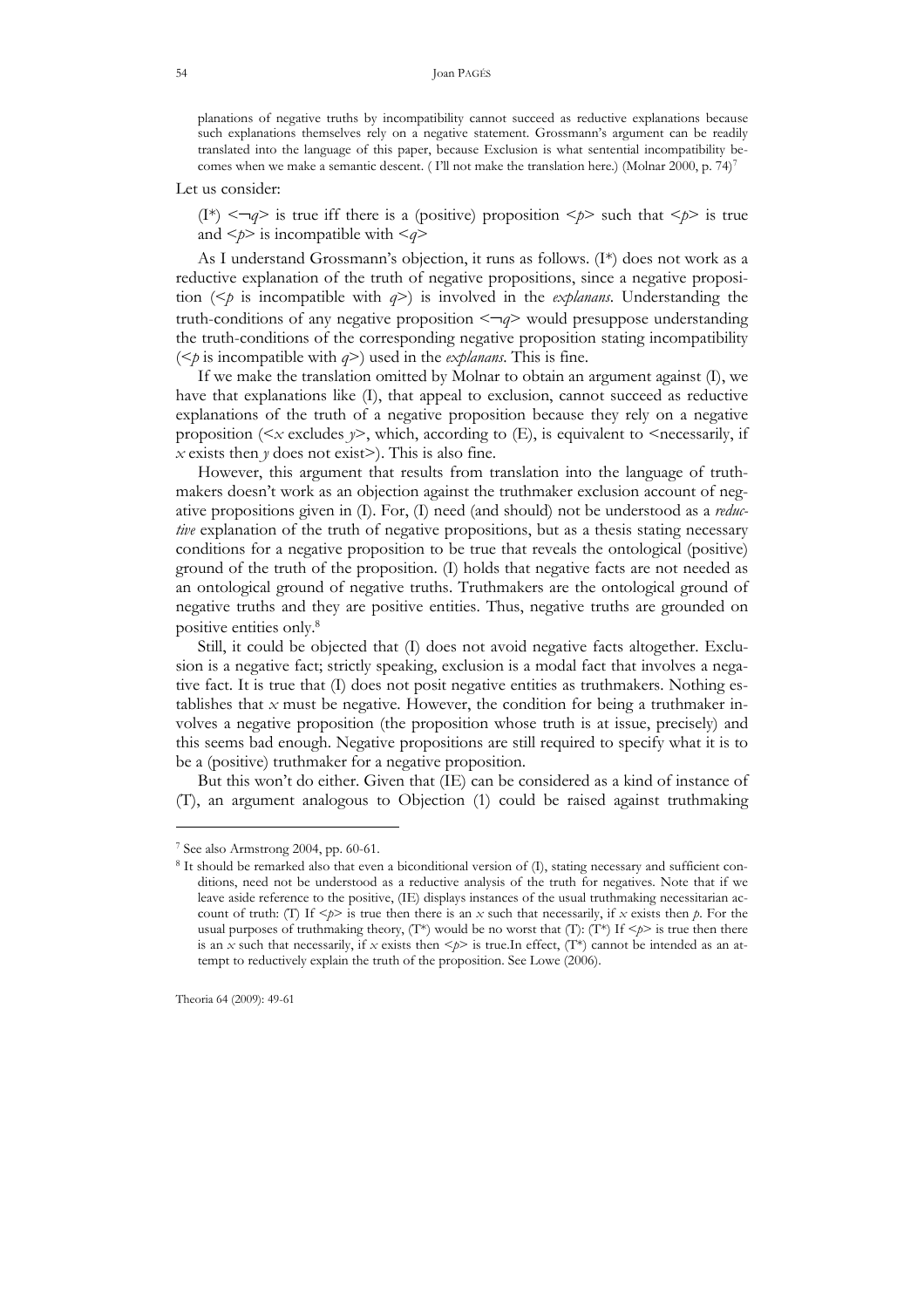theory in general to conclude that it cannot dispense with trivial truthmakers. Most truthmaker theorists that embrace (T) also hold that the truthmaker for a proposition does not need to mirror the structure of the proposition. To take a classical example:  $\leq$ Cyril has hepatitis $>$  is not made true by a compound made of Cyril and a property, having hepatitis. The fact that Cyril has hepatitis is a complex fact involving small parts of Cyril's organism having micro-properties and being in several different relations to each other. Now, consider the following argument for the conclusion that (T) entails mirroring. The argument is analogous to Objection 1. Note that necessitation is a modal fact that involves the fact that mirrors the proposition whose truth is at issue. Facts mirroring the proposition are still required to specify what it is to be a truthmaker for a proposition, even if the truthmaker does not mirror the proposition.

 I think that this argument does not work. (T) does not entail mirroring and does not trivialize truthmaking. (T) leaves open whether the truthmaker mirrors or not the proposition it makes true. In some cases (propositions concerning basic objects instantiating fundamental properties), the truthmaker  $x$  will be identical to the fact that p. In other cases, the truthmaker will be the part of the reductive basis of the fact that  $p$ .

 Quite similarly, (IE) does not commit us to negative facts. Truthmakers for negative propositions are positive entities, which constitute the basis for reducing negative facts, since (IE) states that negative facts are determined by positive entities. It is true that in stating how negative facts are determined, these negative facts have to be mentioned in (IE), but this does not entail that the account is flawed by circularity.

### Objection 2

According to Molnar, (IE) fails to account for purely accidental negatives, negative states of affairs which are not necessitated by anything positive (Molnar 2000, p. 75, Armstrong 2004: 62-63).

 Let's consider his example: "Marie is a particular atom in a pile of radium atoms. At time  $t$ , Marie is not in a decay state. There seems to be no *positive* state of affairs existing at t that either logically or nomically excludes Mary's being in a decay state at  $t$ " (Molnar 2000, p. 75).

 As I understand Molnar's example, this is so because the indeterministic laws involved in decay processes warrant that there are possible worlds  $w$  and  $w^*$  such that Marie's positive states of affairs at  $t$  are identical in both worlds, except for the fact that Marie is in a decay state in  $w$  (at time t) and Marie is not in a decay state in  $w^*$  (at time  $\hat{\ell}$ ). Marie's positive states of affairs at t do not determine the truth of the proposition.

 Be this as it may, I find this example unconvincing. What does it mean for a pile of radium atoms to be in a decay state in an instant  $t$ ? Decay is a process constituted by a series of temporally continuous states. Hence, it can be said that Marie is in decay state at time t if that state is part of a process of certain type (decay type). But then, being in a decay state at time  $t$  is not an intrinsic property of that state. No surprise, then, that the truth of  $\leq$ Marie is not in a decay state at  $\geq$  is not determined by Marie's positive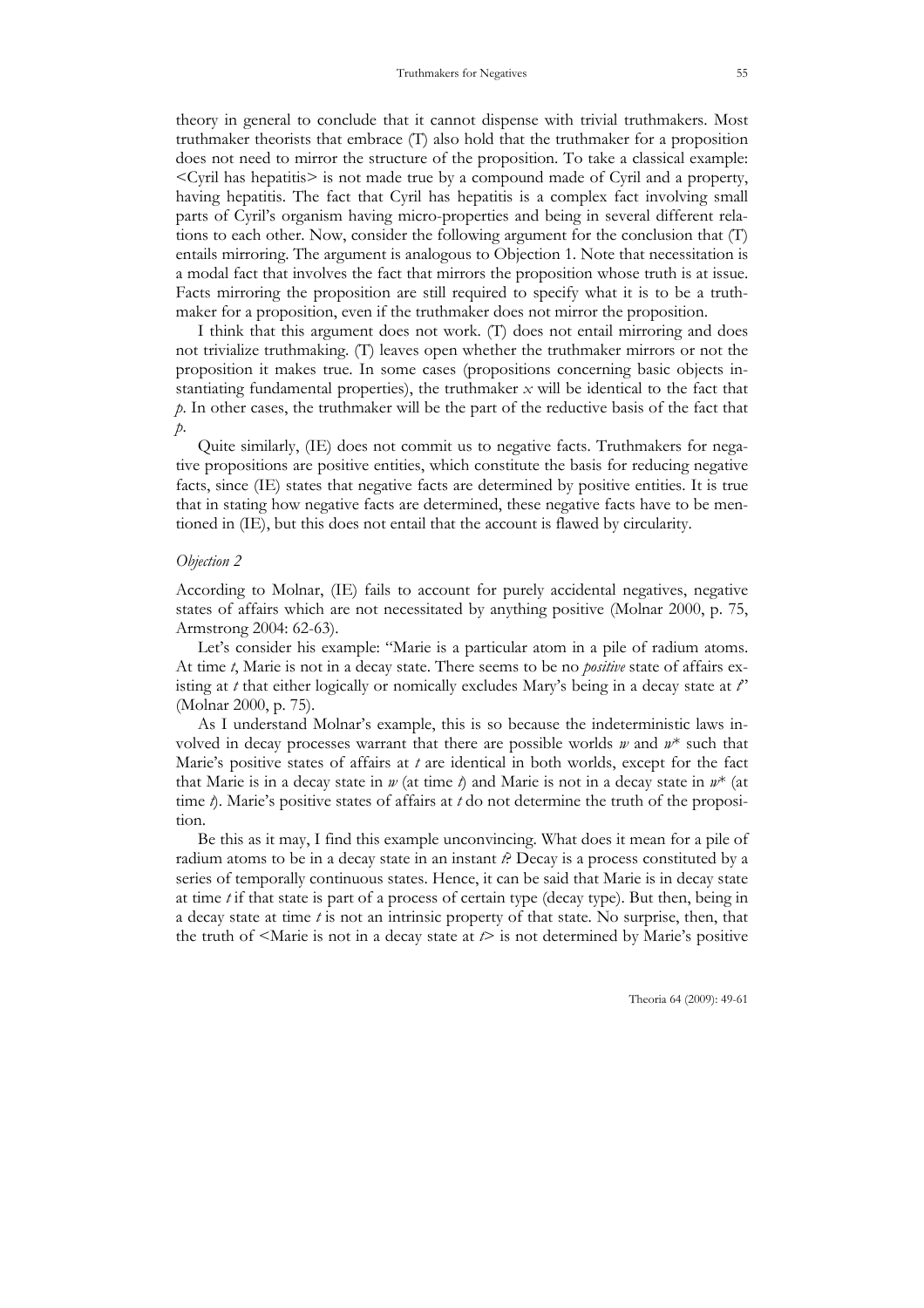states of affairs at t, since it depends on former and latter states of Marie. But, a reason should be given to justify that these other states cannot be positive.

 Molnar also says that if it is assumed that laws are contingent and necessitation is conceived in a narrow sense<sup>9</sup> there are lots of cases like this. Think of laws like  $\leq$  If  $p$  is in state A then  $p$  is not F>. Assume that the only nomic determiner of  $p$ 's not being F is precisely its being in state A. As this determiner is contingent, there are possible worlds where  $p$  is in state A but is F.

 But again, this kind of argument is unconvincing. What it shows is that there can be no nomic determiners of the truth of a negative predicative proposition. But it does not show that the putative negative fact that corresponds to the proposition is not necessitated in the narrow sense by positive facts concerning the entities that the proposition is about. And the latter, but not the former, is indeed what is required for the exclusion account to work. The fact that this wall is fully red necessitates in the narrow sense the truth of the negative proposition <This wall is not fully green>. It is irrelevant that nomic determiners of the negative state of not being fully green fail to necessitate in the narrow sense the truth of the negative proposition <This wall is not fully green>.

 Another supposed example of purely accidental negatives mentioned by Molnar is  $\le$ This liquid is odourless $\ge$ <sup>10</sup> Armstrong and Dodd generalize on this example: any proposition stating that an object has no determinate in the whole series of a determinable will raise the same problem (Armstrong 2004, pp. 62-63 and Dodd 2007, p. 387.) No positive property of the liquid seems to be involved in what makes true <This liquid is odourless>. It's rather the lack or absence of a positive property that seems to make the proposition true. Indeed, this is what is suggested by the logical form of the proposition stating that something has a negative property and by its contrast with <This wall is not fully green>. It is not difficult to find a positive excluder for the wall being fully green, due to the exclusion relation that holds between different determinates of the same determinable. <This liquid is odourless>, however, states that something has none of the determinates of a determinable, so we should not expect to find a simple positive excluder as we did in the former case. But no argument is given to show that an excluder cannot be found. Cases like this should be understood as "hard cases", advanced to challenge the exclusion theorist. A full account of the odourless liquid would depend on particular views on secondary qualities and surely also on specific empirical details of perceptual processes. I won't go into these details, but it seems plausible to say that there are positive states of affairs concerning this liquid such that they grant that the impact that it has on the olfactory sensitive receptors of certain organisms falls under certain threshold, or leaves them intact.

-

<sup>&</sup>lt;sup>9</sup> A 'logical' sense, Molnar says, but we can call it 'metaphysical'.

<sup>&</sup>lt;sup>10</sup> The example is borrowed from Mulligan, Simons & Smith (1984).

Theoria 64 (2009): 49-61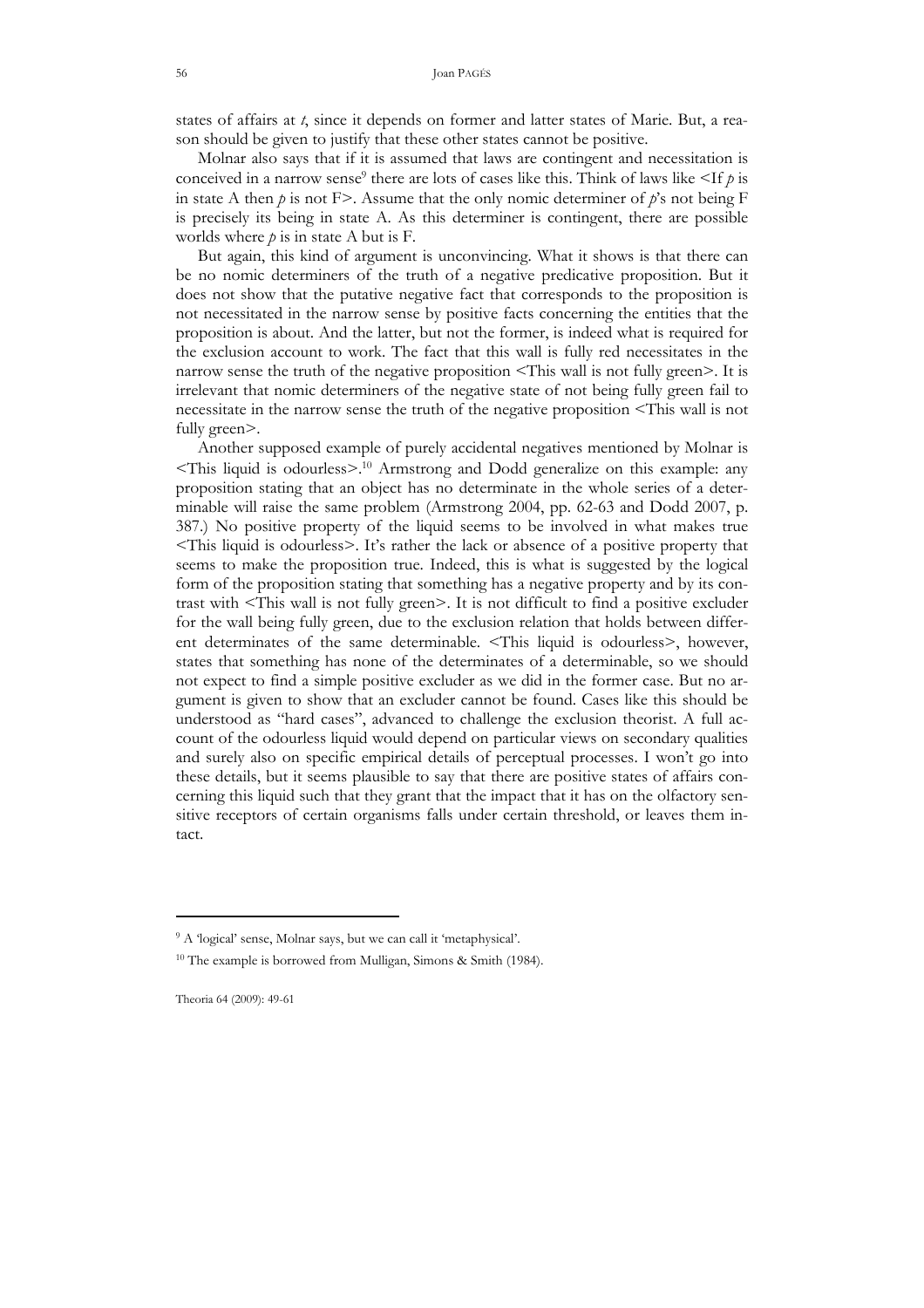### 4. What are the deliveries of exclusion accounts?

-

In this section I will present and discuss Cheyne and Pidgen's (2006) exclusion account of negative propositions. I will also argue that their account of general existential propositions can be secured against Parsons' (2006) objections. First, take a negative predicative true proposition of type (1), like <Theaetetus is not flying> and suppose that Theaetetus is sitting on the ground. According to Cheyne and Pidgen the truthmaker of this proposition is the sum of all positive facts involving Theaetetus, which they gloss as *Theaetetus as he actually is* (Cheyne and Pidgen 2006, p. 259). Note that Theaetetus' sitting on the ground excludes that Theaetetus is flying, since it is not possible that Theaetetus is sitting on the ground and flying at the same time. Thus, as Theaetetus' sitting on the ground is a part of *Theaetetus as he actually is*, *Theaetetus as he ac*tually is necessitates the truth of  $\leq$ Theaetetus is not flying $\geq$ . This is clearly an exclusion account, since the truth of a negative predicative proposition  $\le a$  is not F $>$  is grounded on something that excludes a being F.

 Let us consider a negative partially general existential proposition: <There is no hippopotamus in Room S223>. Assume that each positive fact concerning a part of the room excludes that there are hippopotamuses in that part of the room and call what is essentially the sum of all such positive facts 'Room'. Thus, 'Room' names the room as it actually is. An instance of these kind of positive facts would be the fact that Peter is sitting in this chair in the room. Given how Peter and the chair are actually arranged, it is excluded that there is a hippo seated in this chair in the room.<sup>11</sup> Similarly, any positive fact concerning a part of the room excludes a hippo being in that part of the room. Thus, Room, which is essentially the aggregate of all such positive facts, excludes that there is a hippo in the room, so Room necessitates the truth of <There is no hippopotamus in Room S223>.<sup>12</sup> Room seems then well suited as a ground for the truth of the proposition. Truths of kind (5) have a similar treatment.

 Cheyne and Pidgen conclude that there is no need to bring in a negative fact to ground the truth of negative partially general existential propositions and try to block an argument for an opposite conclusion. First, take a set of propositions P that states

<sup>&</sup>lt;sup>11</sup> What does ground that the exclusion relation holds between Peter's sitting in the chair and a hippo being seated in the chair? It could be thought that it is not sufficiently grounded if it depends on laws of nature which are contingent ― as it could be argued. Although this objection could be answered by arguing for the necessity of laws, I think that this is not needed. In my view, what grounds this exclusion relationship is the following: (i) the fact that humans and hippos are essentially material objects and (ii) the metaphysical principle that holds that two different material objects cannot occupy the same spatio-temporal region. (It must be noted that this principle should be amended as to allow the well known cases of objects related by the constitution relation. A statue and the piece of clay that constitutes it can share their spatio-temporal location, but they are not strictly identical since they have different modal properties. The principle can be amended either by replacing 'different' by a more strict term that excludes different but constitution-related objects or by allowing co-occupancy just to objects sharing all their natural properties.)

<sup>&</sup>lt;sup>12</sup> It is true that if Room 223 were bigger than it actually is it might include a hippo. So, Room 223 does not necessitate that there is no hippo in the room. However, Room itself (as opposed to Room 223) could not be bigger than it actually is as it has its intrinsic properties essentially. Hence, Room necessitates the hippo proposition.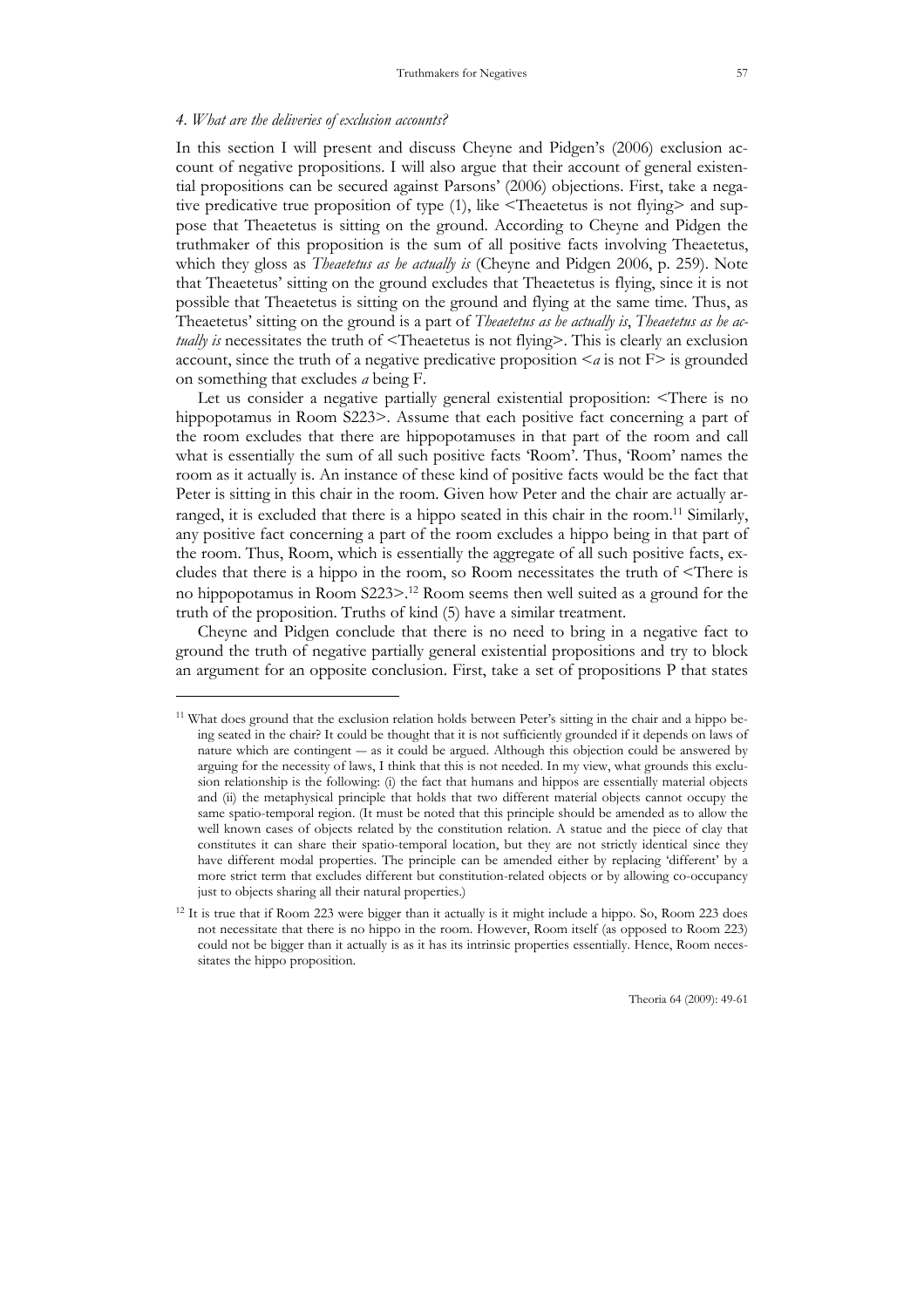Room. They note that P does not entail <There is no hippopotamus in Room S223>, since, for P to entail <There is no hippopotamus in Room S223>, P should include a proposition stating that there are no more first order facts concerning the room ―call it  $\langle p^* \rangle$ . Thus, Room does not necessitate  $\langle$ There is no hippopotamus in Room S223> and, by necessitarianism, it is not a suitable truthmaker for this proposition.<sup>13</sup>

 Cheyne and Pidgen's reply to this argument is mistaken, as Parsons shows (Parsons 2006: 598-600) But there is a good answer to it. The relation of necessitation involved in truthmaker necessitarianism is a  $de$  re modal relation. Let us assume that the fact that water is wet makes true <Liquid H20 is wet>. As water is in fact liquid H2O, the fact that water is wet is the fact that liquid H2O is wet. Hence, the fact that water is wet necessitates the truth of  $\leq$ Liquid H20 is wet $\geq$ . This *de* re necessitation relation is not a logical, purely conceptual relation. In the example, it holds in virtue of the nature of water, although such nature cannot be attained by purely conceptual means. However, we should note that <Water is wet> does not *logically* entail <Liquid H20 is wet>; that is, there is no a priori, purely conceptual connection between the two propositions. An additional premise (<Water is liquid H2O>) is needed to obtain the conclusion by a priori means. We can conclude that a fact necessitating the truth of a proposition does not require that any proposition that states that fact must logically entail that proposition.

 Now, observe that the argument for negative facts must make use of the notion of logical entailment to get off the ground. It is true that for P to *logically* entail <There is no hippopotamus in Room S223>, P should include a proposition stating that there are no more first order facts concerning the room. However, this does not grant the success of the argument, since it still does not show that Room does not necessitate the truth of <There is no hippopotamus in Room S223>. This is how I think Cheyne and Pidgen should answer the argument for negative facts based on the truth of negative partially general existential propositions.

 Now, let us consider the true negative general existential proposition <There are no unicorns>. Cheyne and Pidgen's exclusion account of the truth of this proposition is the following: "*the (first-order) way the universe actually is* (a very large and complex fact, but a positive fact nonetheless) makes it true that there are no unicorns" (Cheyne and Pidgen 2006: 257). Let us call 'Worldy' to this big fact. Note that the set of propositions W that states Worldy does not logically entail <There are no unicorns>, since a totality proposition should be added to the set that states closure on the collection of first-order facts. However, as we observed formerly, this does not suffice to show that Worldy does not necessitate the truth of <There are no unicorns>. This modal de re relation between Worldy and the truth of the proposition can still hold, provided that Worldy's existence excludes that there are unicorns.

<sup>&</sup>lt;sup>13</sup> Moreover, this line of reasoning can be taken as a first step in a more complex argument for the need of totality facts. It has been concluded that only a set of propositions including at least those of P and  $\langle p^* \rangle$  entails  $\langle$ There is no hippopotamus in Room S223>. Then it is plausible to hold that  $\langle$ There is no hippopotamus in Room S223> is jointly made true by Room plus whatever makes true  $\langle p^* \rangle$ . But, what makes true  $\langle p^* \rangle$  is a totality fact: the fact that there are no more first order facts than those in Room.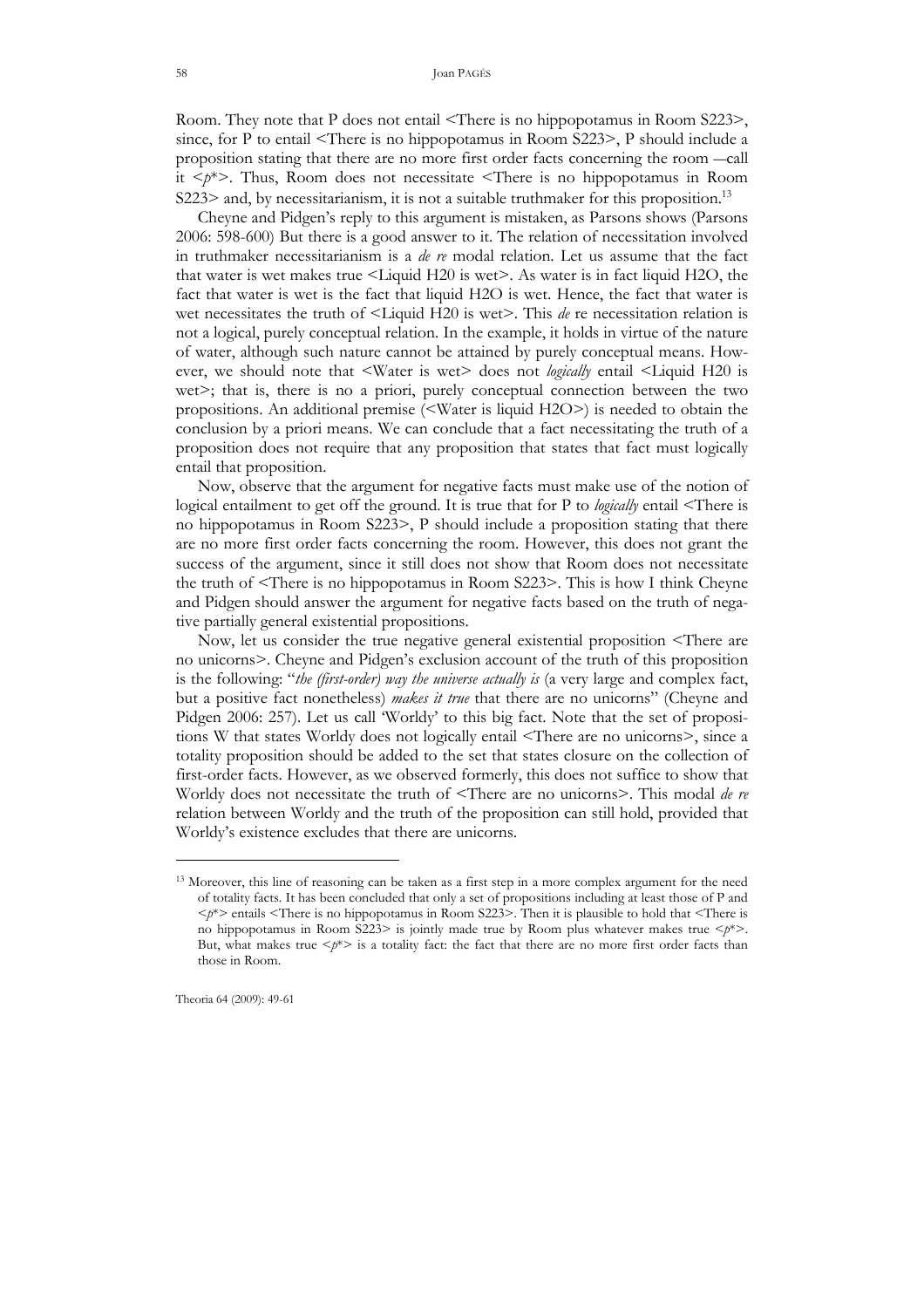According to Cheyne and Pidgen, exclusion holds also in this case:

([O]n the assumption that there are no unicorns) the universe would have to be a different way for unicorns to exist. Thus, the way the universe actually is would not exist and some other way the universe might have been *would* exist (namely a way which involved existing unicorns). In other words, for it to be *false* that that there are no unicorns, it is necessary for the actual configuration of the universe not to exist. Conversely, the existence of the actual configuration of the universe necessitates or makes true the proposition that there are no unicorns (Cheyne and Pidgen 2006, p. 257).

If correct, this argument would allow us to reject any claim for the existence of a totality fact based on the insufficiency of W to necessitate the truth of <There are no unicorns>. For, if Worldy necessitates the truth of the proposition, so does the set of propositions W that state Worldy.

 It is important in this concern to note that Parsons advances a sensible general requirement that should be met by any attempt intended to solve the problem of negatives by appealing to the fact that the world *as it actually is* necessitates the truth of the unicorn proposition. Note that there is the worry that the world as it actually is should be conceived as a negative entity in order to grant the required necessitation. For this reason, an explication of the notion of positive entity must be provided such that: the world *as it actually is* counts as a positive entity on that account, and it is shown that the world *as it actually is* necessitates the truth of the unicorn proposition in a way that the problem is not solved by fiat. I will argue now how Cheyne and Pidgen's account can be shown to meet Parsons's requirement.

 A crucial point is then whether, as Cheyne and Pidgen claim, Worldy, the way the un*iverse actually is*, would not exist were a unicorn present. Parsons rejects this point, arguing as follows. It is true that the fact that Worldy is configured as it actually is necessitates that it does not contain a unicorn, as it was true that Room necessitates the hippo proposition. However, Parsons claims that it is not true that the fact that Worldy is configured as it actually is necessitates that there is no unicorn at all. For, there is possibly a world that contains two universes, one of which is Worldy and the other contains unicorns (Parsons 2006, p. 595).

 Parsons discusses and rejects a possible reply to his counterexample, which I think is the right one. The possible world entertained is wrongly described: it does not contain Worldy, but a mere intrinsic duplicate of it. Extrinsic, not only intrinsic, proper-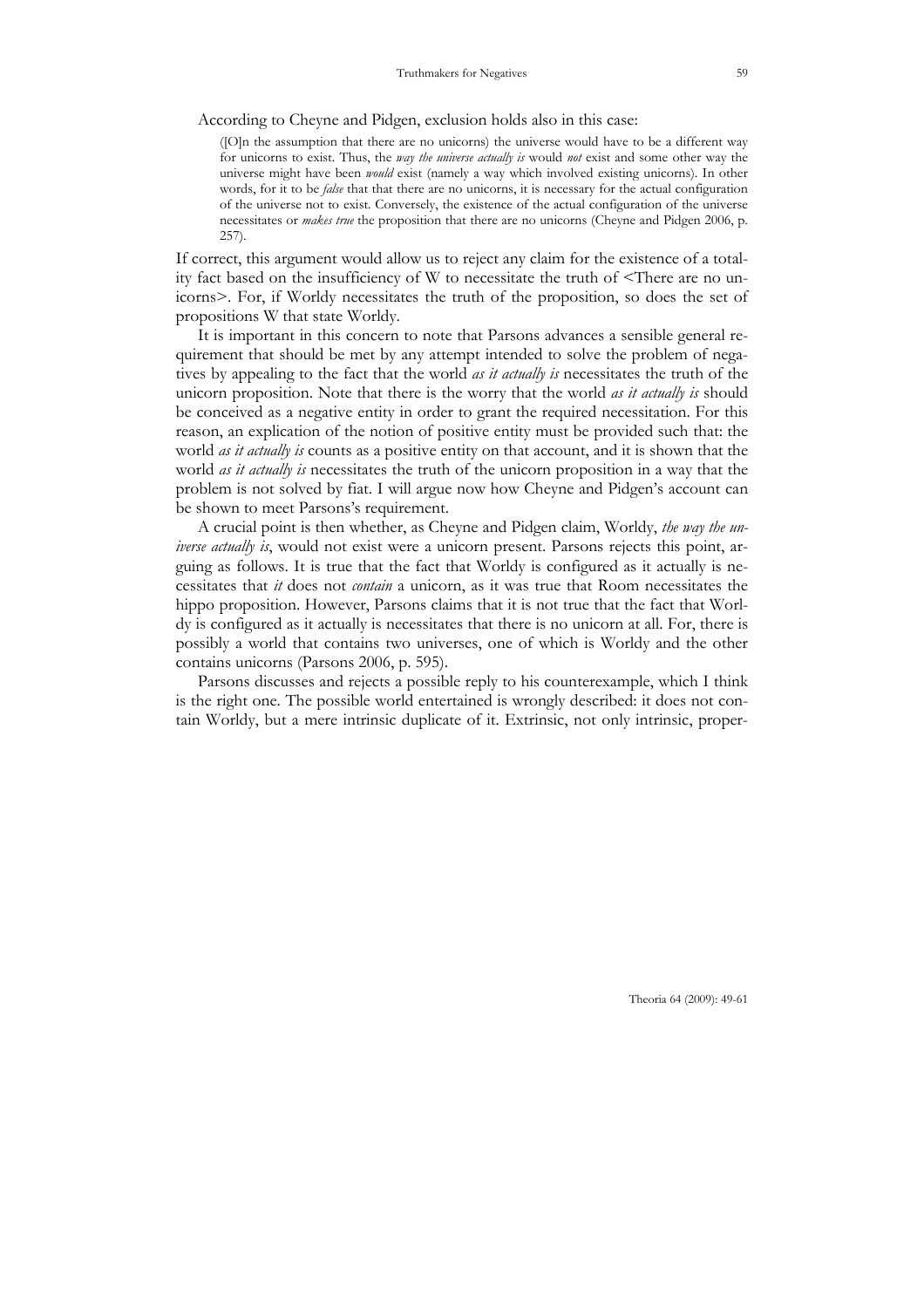ties are essential to Worldy.14 Worldy cannot show up in a possible world in an environment different from the actual one.<sup>15</sup>

 Although Cheyne and Pidgen give no clue as to why we should think that Worldy is a positive entity, we are now in good position to argue for this. Worldy, the universe having its actual intrinsic and extrinsic properties essentially, is a mereological aggregate of causally operative entities. As it was argued in section 2, there are reasons to hold that no negative entity has this feature. Thus, on this interpretation, Cheyne and Pidgen account satisfies Parsons' requirement stated before.

 Actually, Parsons raises an objection to the present proposal: "an essentialist of this kind has to say something more principled about their essentialism. It's not just obvious that anything worldy is essentially so. If this is Cheyne and Pidgen's view, then they should say more about what, other than convenience for present theoretical purpose, this view has going for it" (Parsons 2006: 600-601).

 I have no argument to show that anything worldy is essentially so. Maybe there is another worldly thing besides Worldy that differs from Worldy in being a world only contingently. However, this point should not be overestimated. Granted, having independent reasons for positing Worldy would confer an important additional force to the account I am defending. But the lack of them just amounts to a relative weakness of the account, which should be assessed by comparing the account to other alternatives. After all, I have given theoretical reasons for the existence Worldy. Our world, being essentially a world, is needed to account for the ontological ground of the truth of negatives. This is what I think we should buy into unless we are willing to embrace negative entities in our ontology.

 I conclude that Worldy, the universe having essentially its actual intrinsic and extrinsic properties, is a positive entity that necessitates the truth of the unicorn proposition, so it stands as a good candidate for making it true.

## 5. Conclusions

-

My main aim has been to show that there is a satisfactory way out to the problem of finding truthmakers for negatives suggested by Molnar's tetrad. First, I have argued

<sup>14</sup> It is not completely clear whether Cheyne and Pidgen intend to include extrinsic properties in the essence of Worldy in their paper. On the one hand, as Parsons stresses, the analogy they draw between the hippo proposition and the unicorn proposition, and the fact that the hippo proposition only requires that Room's essence includes just intrinsic features, suggests that only intrinsic features are essential to Worldy. On the other hand, Cheyne and Pidgen's explicitly embrace the thesis that  $a$  thing as it actually is must include extrinsic features (when answering to another objection also raised by Parsons!). See Cheyne and Pidgen (2006, pp. 261-262). I consider that this second evidence trumps the first one. Other philosophers also adopt a solution of this kind. See Cameron (ms.), Lewis & Rosen (2003) and Schaffer (ms.).

<sup>&</sup>lt;sup>15</sup> It should be noted that this does not commit us to negative extrinsic properties. As Worldy is not related to any external entity, it has no positive relational property. But, then, since there are no negative properties, Worldy has no extrinsic properties. When I say that Worldy has its extrinsic properties essentially what I mean is that any entity which differs from Worldy by having extrinsic properties must be different from Worldy.